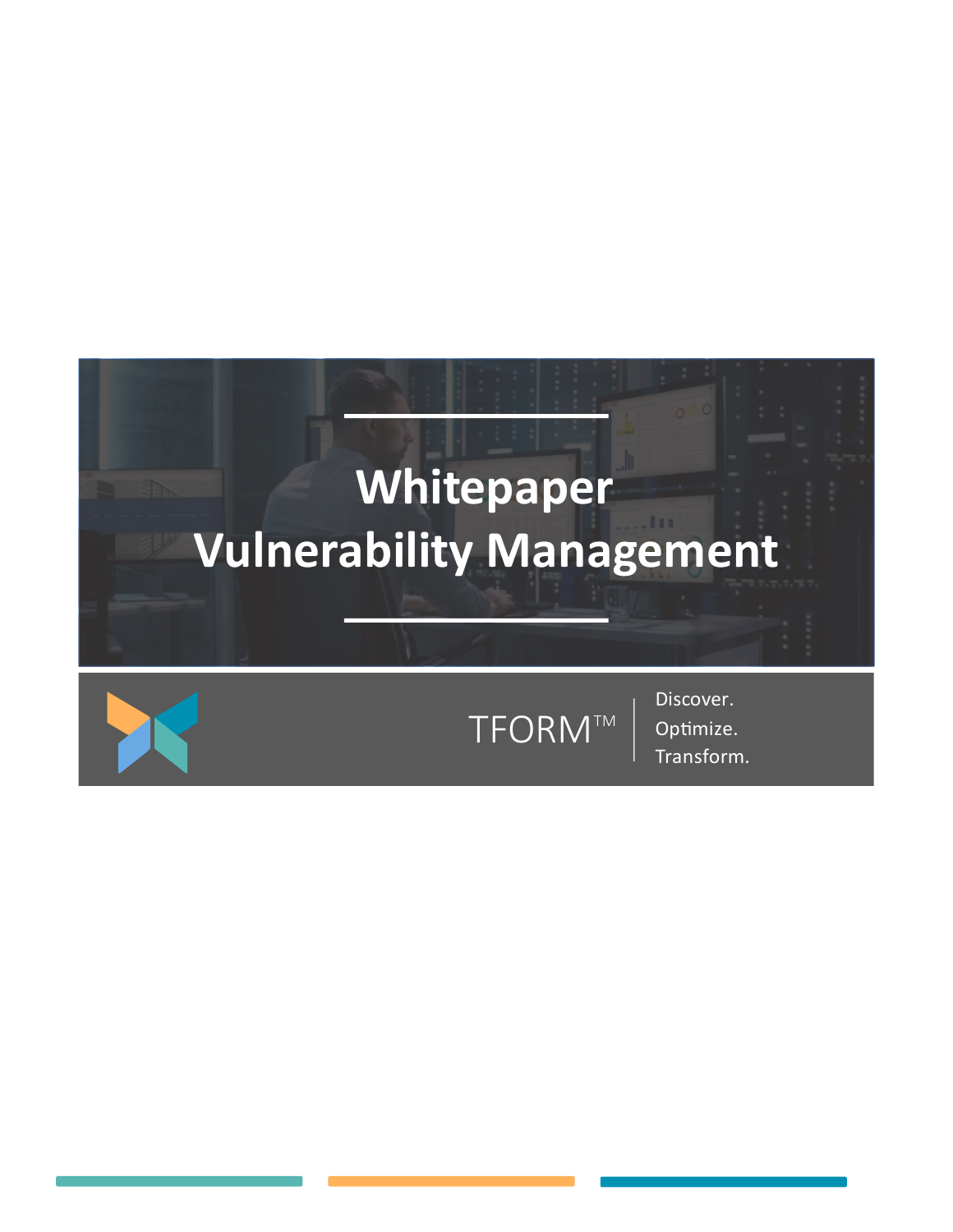

Despite the goal of simplifying infrastructure through the use of modern technology, the effort to secure the enterprise has become more complex. A vulnerability assessment is a systematic review of security weaknesses in an information system. It evaluates if the system is susceptible to any known vulnerabilities, assigns severity levels to those vulnerabilities, and recommends remediation or mitigation, if and whenever needed.

Vulnerability assessments are designed to uncover security gaps within computing systems and networks.

- 1. Understanding Enterprise Vulnerability Assessment
- 2. Network-based scans.
- 3. Host-based scans.
- 4. Wireless scans.
- 5. Database scans.
- 6. Application scans

## **What is a vulnerability assessment?**

A vulnerability assessment is the process of defining, identifying, classifying, and prioritizing vulnerabilities in computer systems, applications, and network infrastructures. Vulnerability assessments also provide an organization with the necessary knowledge, awareness, and risk backgrounds to understand and react to threats to its environment.

**Organizations** that face an increased risk of cyber attacks can benefit from vulnerability assessments.

A vulnerability assessment process is intended to identify threats and the risks they pose. They typically involve the use of automated testing tools, such as network security scanners, whose results are listed in a vulnerability assessment report. Organizations of any size, or even individuals who face an increased risk of cyber attacks, can benefit from some form of vulnerability assessment, but large enterprises and other types of organizations that are subject to ongoing attacks will benefit most from vulnerability analysis. Because security vulnerabilities can enable hackers to access IT systems and applications, it is essential for enterprises to identify and remediate weaknesses before they can be exploited. A comprehensive vulnerability assessment, along with a management program, can help companies improve the security of their systems.

#### **Importance of vulnerability assessments**

A vulnerability assessment provides an organization with details on any security weaknesses in its environment. It also provides direction on how to assess the risks associated with those weaknesses. This process offers the organization a better understanding of its assets, security flaws and overall risk, reducing the likelihood that a cybercriminal will breach its systems and catch the business off guard.

## **Types of vulnerability assessments**

Vulnerability assessments discover different types of system or network vulnerabilities. This means the assessment process includes using a variety of tools, scanners, and methodologies to identify vulnerabilities, threats, and risks.